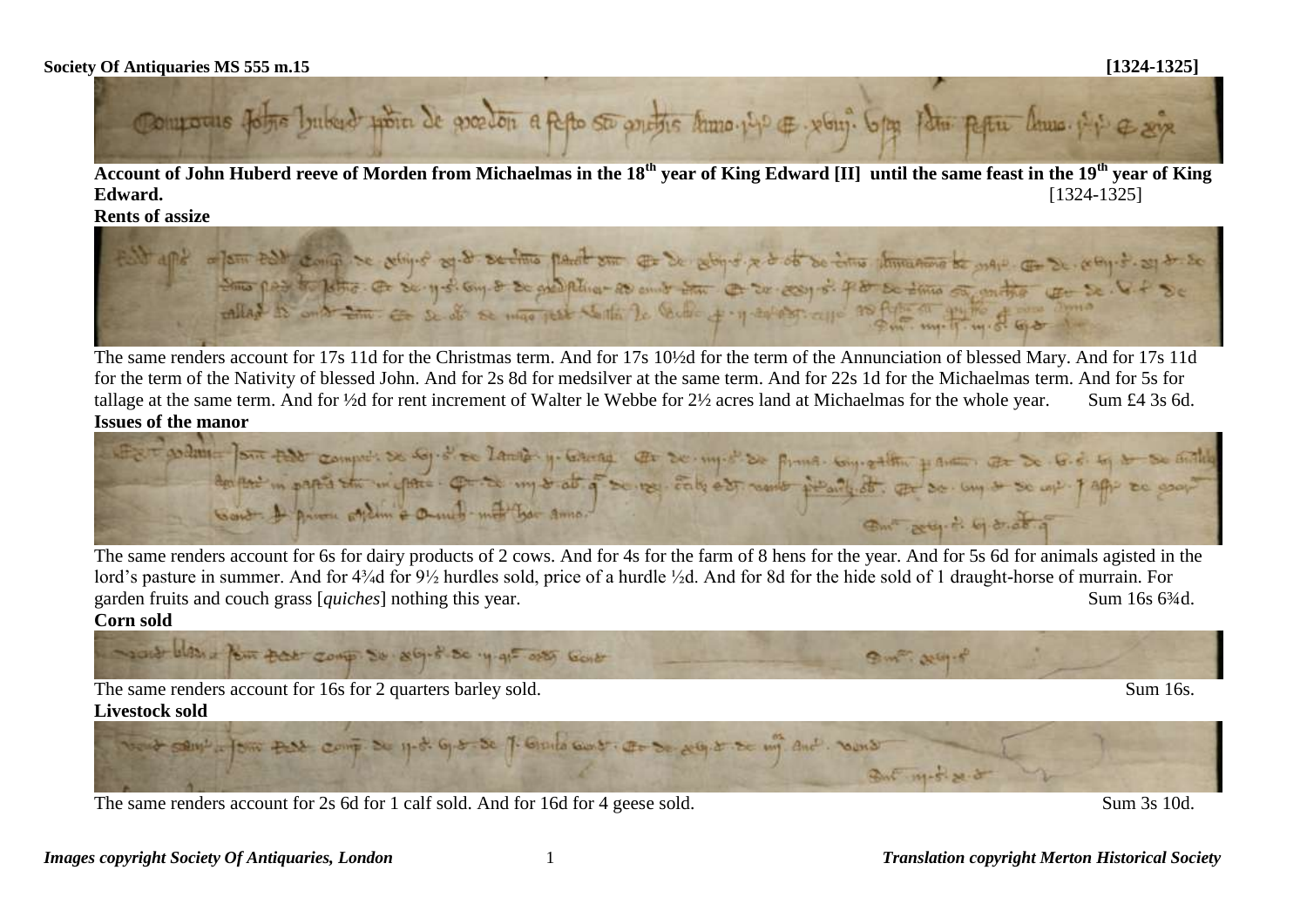## **Society Of Antiquaries MS 555 m.15 [1324-1325] Fines and profits [of court]**



The same renders account for 4s 1d for the Court held on the Morrow of St Thomas the apostle. And for 20s 3d for the Court and View {no date}. Sum 24s 4d.



The same renders account for 6½d for 13 dung-carrying works sold. And for 3d for 4 carrying services sold. And for 4s 5d for 106 manual works sold, price of a work  $\frac{1}{2}d$ . Sum 5s  $\frac{21}{2}d$ 

**[Sum total of receipts £7 9s 5¼d.]**

## **[Expenses] Surplus**

 $\overline{a}$ 



In rent paid to John de Kenewardesle for the year 4s. In acquittance of rent of John Huberd reeve for the year 2s. In acquittance of the same for medsilver 2d. In acquittance of rent of William Godesone beadle for the year 2s. In acquittance of the same for medsilver 2d. Sum 8s 4d.

*Images copyright Society Of Antiquaries, London* 2 *Translation copyright Merton Historical Society \* The previous year's account is not extant.*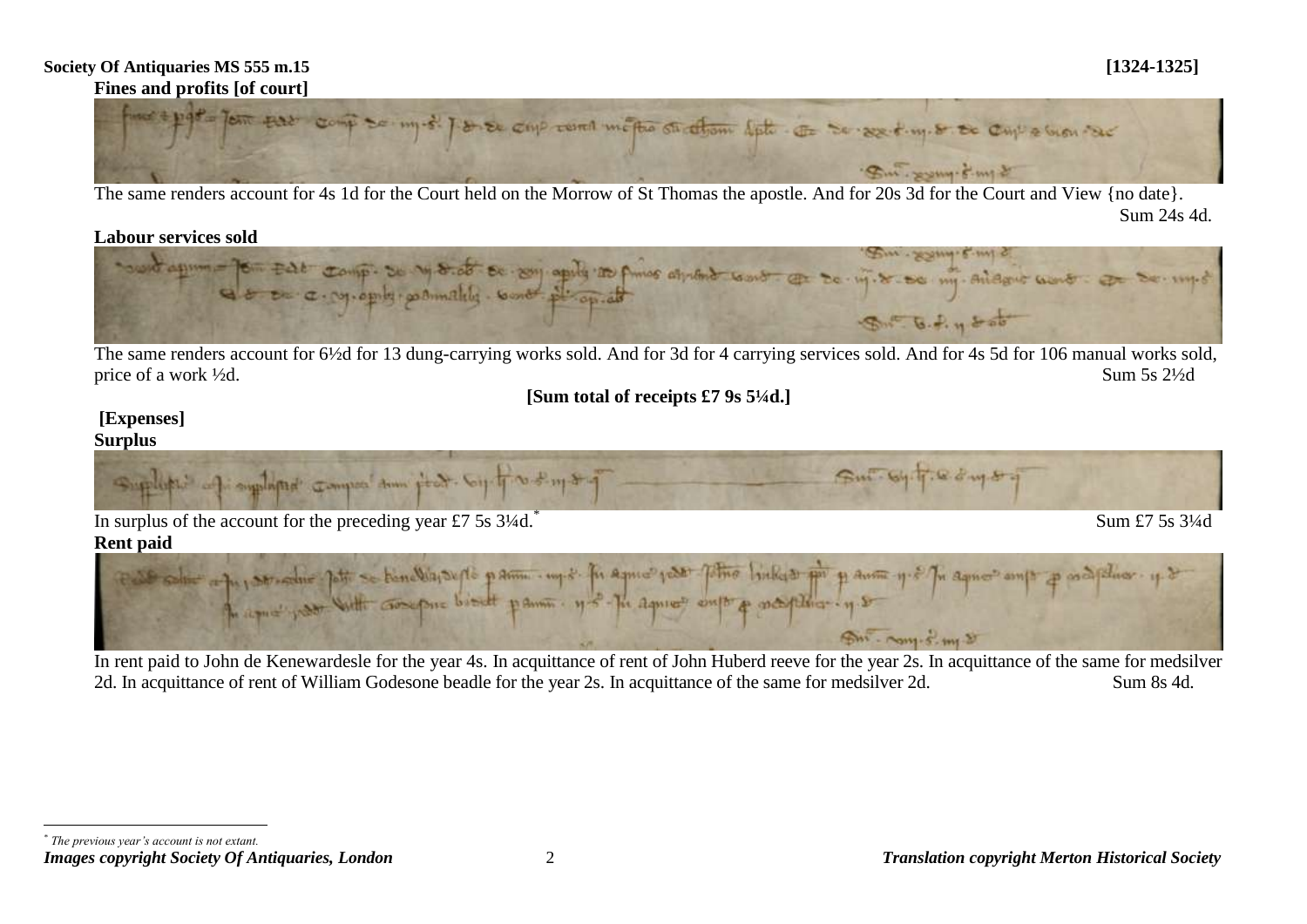

In iron and steel bought and fitted this year on account of the hardness 12s 6d. In 2 plough feet bought 6d. In 2 new ploughshares bought 2s. In shoeing draught horses in preparation for [*contra*] harvest 3d. Sum 15s 3d. Sum 15s 3d.



In 18 clouts bought with nails 18d. In grease bought 7d. In 1 axle bought and fitted 3d. In 1 collar and 1 collar-pad bought 14d. In shoeing 2 carthorses for the year 18d. In strakenails bought for mending cartwheels because broken 7d. In white-tawed leather bought for harness 4d. Sum 5s 11d. **Building costs**



In 200 laths bought for mending the barn wall 6d. In 600 nails bought for the same 4½d. In 100 laths bought for mending the sewer [*cloace*] wall 3d. In stipend of 1 man roofing the barn in places [*per loca*] for 2 days, 6d. Sum 19<sup>1</sup>/2d.

## **Mill costs**





In 3 bushels salt bought 15d. In expenses of household servants for Christmas and Easter Days 2s 6d. In felling 1 oak at Penge for firewood 12d. Sum 4s 9d.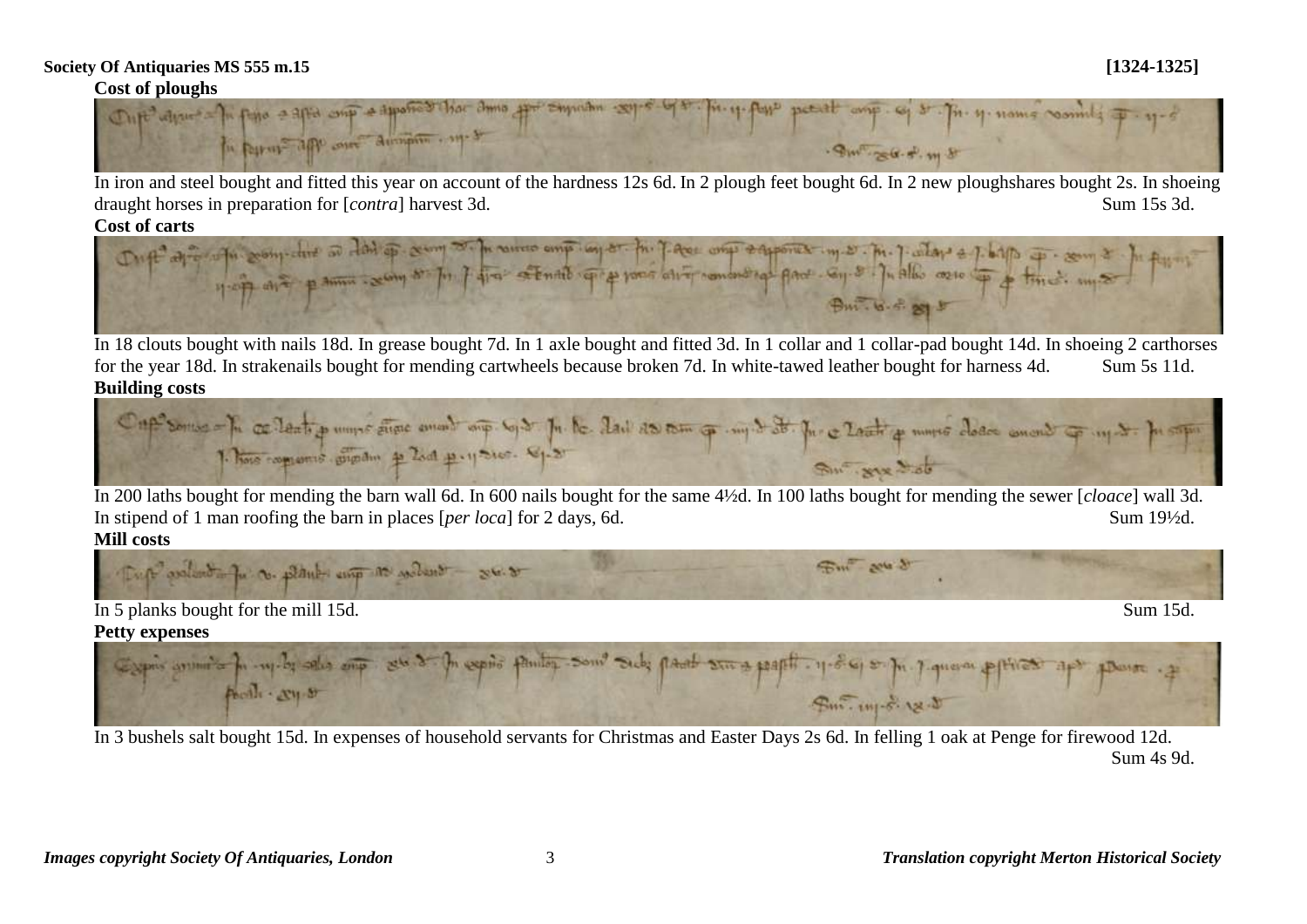## **Mowing**

ontri estativo se pendante polo so capito. eg. so ja por pendantas e estidono polo sego so ja que manda de 1600 devento polo<br>Importante signo continu polonio. La softa por male gashatore polo como fa ad que presidente por Sm. m-248

In mowing the garden of Neuburi' by piece-work 6d. In mowing the meadow at Neuburisol and Eylond 16d. In mowing a certain parcel of Bereworth 4d. In mowing the meadow at Gylline 5d. In mowing the meadow in Le Medhawe 4d. In cheese bought for customary tenants for haymaking 3d. In mowing 2 acres of stubble on Bereworth for beasts 12d. Sum 4s 2d.

Harvest costs<br>
The politic power of the same ted, as sure shorts play say of a softige, as and in pupe of p . Lesy hold as punita some as Suns piones. Esseny trid, as suas signs is super competitive. So that aller in pipe of the day of the sun of Theodop. If of the sun of Theodop. If the state of the state of the state of the state of the state of the state 6) = Co and go method. Explore the company post + begin some to apt my of any or p and w.s. In expire por health Smally in of the

In fish bought for 24 men at 2 dry boonworks 12d. And they reaped 15 acres oats. In fish bought for 72 men with the household servants at 2 boonworks, 78 men at the third boonwork 2s 8d. In meat bought for the same 9s. In ale bought for the same 14s. In cheese bought 2s 6d. And note they reaped 56 acres wheat, 40 acres oats. And note that [customary] labourers reaped 15 acres wheat, 4 acres oats, 2½ acres mixstillio, 7 acres barley, 4 acres beans. In reaping 8 acres peas and vetches by piece-work 3s 4d, per acre 5d. In expenses in ale of the reeve and beadle from 1 August until Michaelmas, 1 reap-reeve and 1 stacker for 3 weeks in harvest 6s 8d. In meat bought 5s. In fish bought 2s. In cheese bought 10d. In candles bought 4d. In expenses for 'harvest goose'  $19\frac{1}{2}d$ . Sum  $48s$   $11\frac{1}{2}d$ .

**Stipends**

ot prospect partient. my agree partie exage of of the age can't base parties up to be prospective exp 1 Auctions. 61  $G_{\rm int}$  .  $22215$ 

In stipend of 1 carter, 4 ploughmen for the year 22s 6d. In stipend of 1 dairyworker for the year 3s 6d. In stipend of 1 reap-reeve and 1 stacker in harvest 6s. Sum 32s.

*Images copyright Society Of Antiquaries, London* 4 *Translation copyright Merton Historical Society*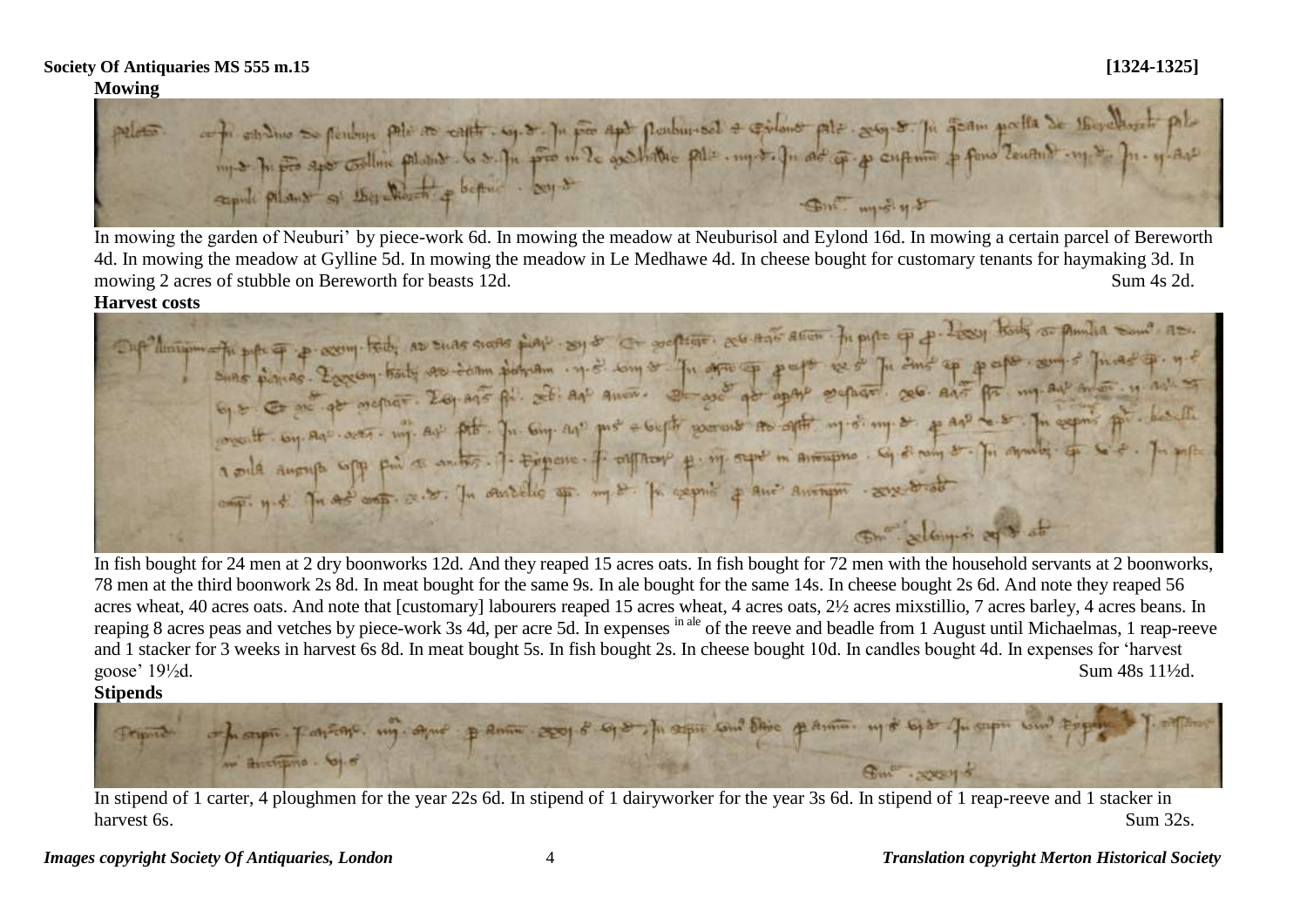## **Threshing**



In threshing 30 quarters 5 bushels wheat, 4 quarters curall of the same, 8 quarters mixstillio, 8 quarters beans, 6 quarters peas and vetches by piecework 12s 7d, for a quarter per 9 bushels 3d. In threshing 1 quarter 1 bushel wheat of new grain 3d. In threshing 6 quarters barley<sup>†</sup> 10½d, for a quarter per 9 bushels 2d. In threshing 47 quarters 7½ bushels oats 3s 6½d, for a quarter per 9 bushels 1d. Sum 17s 3d.





In expenses of the bailiff for his comings 6s 9d by 2 tallies. In expenses of William Bissop 2s 6d by 2 tallies. In expenses of brothers R de Brakkel', R de Westbur' and T de Henl' for making valuations 2s 4d. Sum 11s 7d.



**[Sum of all expenses and deliveries** £14 16s 4¼d. And so he is owed £7.6s 11d.]

For the account this year and the year next following he shall make fine as fully appears in the account for the next year following.<sup>‡</sup>

 $\overline{a}$ *† The Barley account on the dorse says 6 quarters 1 bushel.*

*<sup>‡</sup> The account for the following year is not extant.*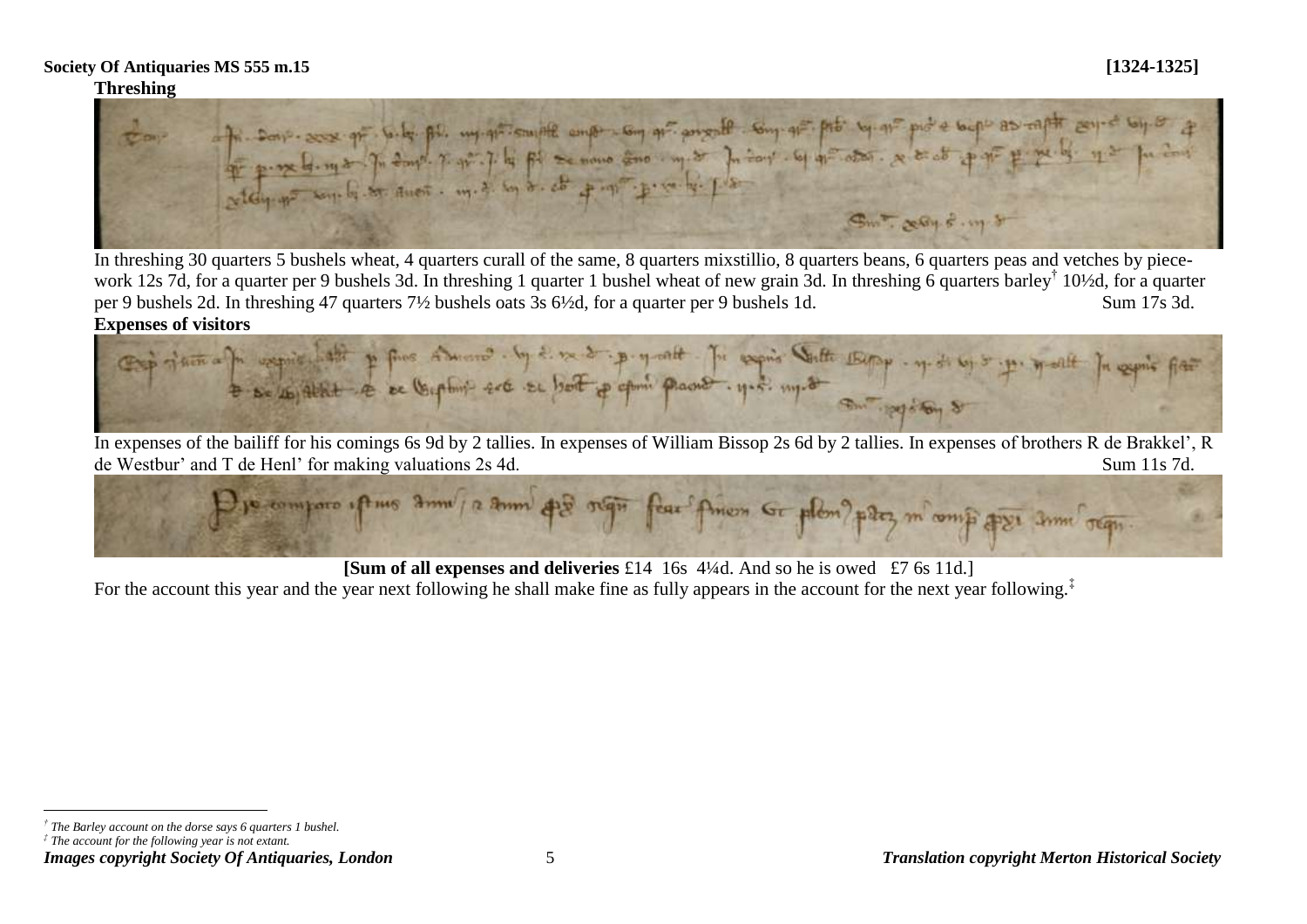### *DORSE*

## **Issues of the Grange**

|            | <i><u>EXITIES gitare</u></i>                                                                                                                                                                                                                                                                                                                                                                                                                                         |
|------------|----------------------------------------------------------------------------------------------------------------------------------------------------------------------------------------------------------------------------------------------------------------------------------------------------------------------------------------------------------------------------------------------------------------------------------------------------------------------|
| ertis      | = /sm test compo so xxx q= 6.4. pt. my prompt ont so cool to p as=. @ so. 6.4. and pl poise So sole                                                                                                                                                                                                                                                                                                                                                                  |
| $n\delta$  | on the suc specific safe tape in continuation as expert port in Zonotions. sq. 245 in to pulmer in port is experiment in planting<br>19. Agr in Supoter in for my. Agr in Suntou Vient in pre. 18. Agr in Decembrine Arland in pre-seley-q-37. of<br>da - y-la eg plus m'ave by le ST Th and station J.B. Jam let pat W. Local din energy of the p. part Jam<br>blow plows to contribe my of a port for expiral surveyor portion por plan on the pair engagements of |
| Wheat      | The same renders account for 30 quarters 5 bushels wheat, 4 quarters curall of the same of issue threshed by piece-work. And for 5 bushels                                                                                                                                                                                                                                                                                                                           |
|            | of curall wheat received from the church of Morden. <sup>§</sup> And for 1 quarter 1 bushel wheat received of the issue of the grange of new grain                                                                                                                                                                                                                                                                                                                   |
|            | threshed by piece-work. Sum {blank}.                                                                                                                                                                                                                                                                                                                                                                                                                                 |
| Of which   | In sowing over 16 acres land in Waterdene, 21 acres 1 rood in Longelond, 11 acres in Rotforlong' in part, 9 acres in Neuburicroft, 3 acres                                                                                                                                                                                                                                                                                                                           |
|            | in Westshot in part, 4 acres in Southbereworth in part, 9 acres in Dedemannesforlong' in part, 17 <sup>1</sup> / <sub>2</sub> quarters, over the acre 2 bushels, but                                                                                                                                                                                                                                                                                                 |
| he answers | plus <sup>††</sup> in total 6½ bushels. In customary payment to the sower 1 bushel. Also delivered to brother W Logardyn keeper of the granary $\frac{10}{10}$                                                                                                                                                                                                                                                                                                       |
| for $3$    | $quarters$ <sup>7 quarters</sup> by 1 tally. Also delivered to the reeve of Battersea [ <i>Bat'ches'</i> ] 3 quarters by 1 tally. In expenses concerning harvest                                                                                                                                                                                                                                                                                                     |
| quarters   | boonworks 1 quarter 1 bushel. In maslin for servants' livery 4 quarters 5 bushels curall.                                                                                                                                                                                                                                                                                                                                                                            |

anyalt the car cont as anti $u \to \infty$ ANEXAN ZN. Zan Ind **CONTACT SNA** 

**Mixstillio** The same renders account for 8 quarters mixstillio of issue threshed by piece-work. And for 6 quarters 5 bushels of issue of the mill. Sum 14 quarters 5 bushels.

Of which In sowing over 2½ acres in Southbereworth 5 bushels. In customary payment for haymaking 1 bushel. In maslin for servants' livery 13 quarters 7 bushels. Sum as above.

*†† On the amounts given, this should be minus not plus.*

 $\overline{a}$ *§ The Rectory account is membrane 14.*

*<sup>\*\*</sup> 36 quarters 3 bushels were received and 33 quarters 3 bushels expended, leaving these 3 quarters to be accounted for.*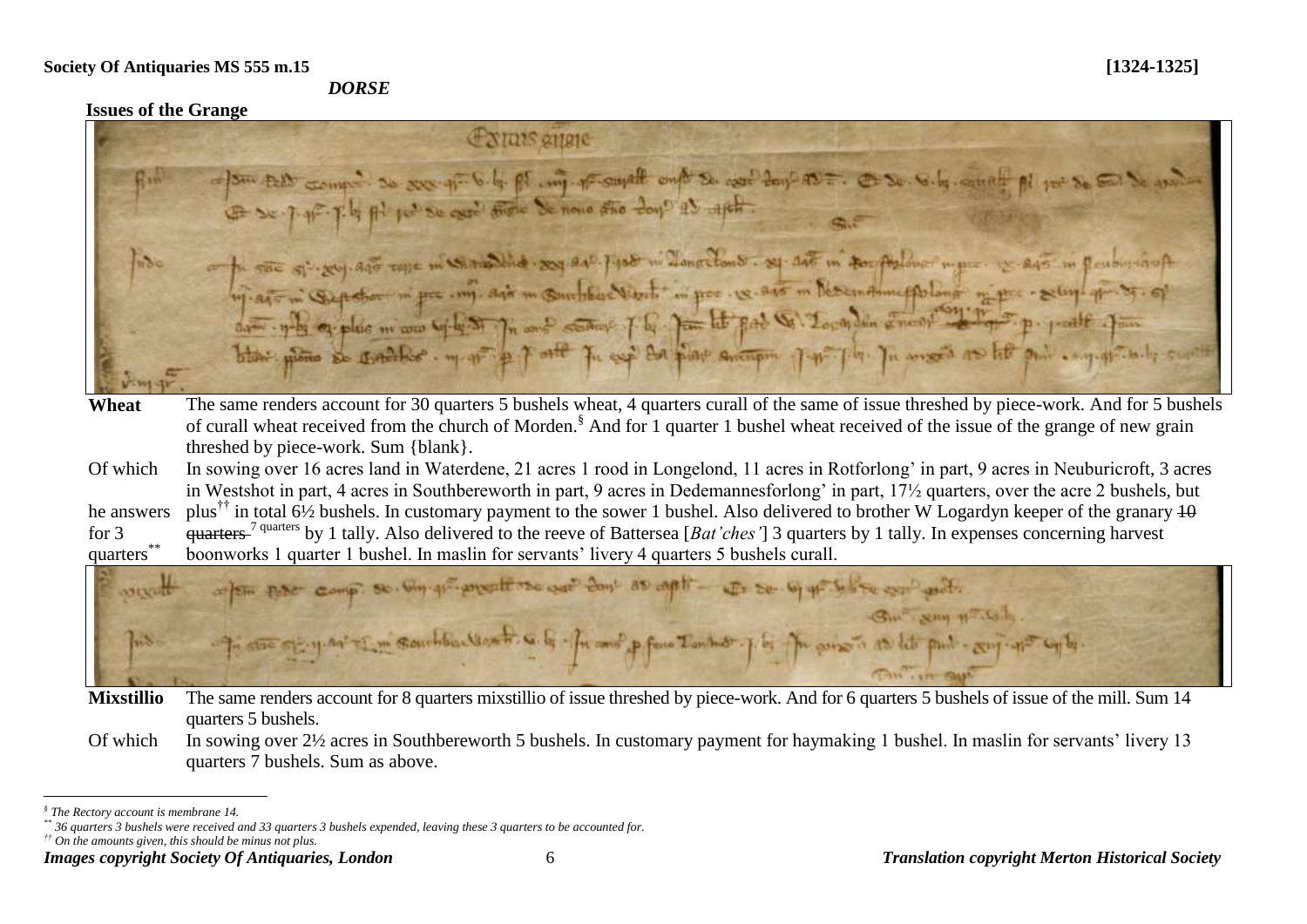

*Drank /drauk***‡‡** The same renders account for 2 quarters *drank/drauk* received from the church of Morden.<sup>§§</sup> And accounted in maslin for servants' livery.

camp: se- why got the se agest 2000 as regular - continents? - In planne sp.m. af in the Coast, y if In grava as to putty. 61 40 Se de préservative en exit four as applies office of my east in complete in det pot other y 112. In once a as lite pain in y  $hinc$ Sum - IT Sup

| <b>Beans</b> | The same renders account for 8 quarters beans of issue threshed by piece-work. Sum 8 quarters.                      |
|--------------|---------------------------------------------------------------------------------------------------------------------|
|              | Of which In planting over 4 acres in Bereworth 2 quarters. In maslin for servants' livery 6 quarters. Sum as above. |
| Peas and     | The same renders account for 5 quarters peas and vetches of issue threshed by piece-work. Sum 5 quarters.           |

**Vetches**

Of which In sowing over 4 acres in Comstrod, 4 acres behind [*retro*] the church, 2 quarters. In maslin for servants' livery 3 quarters. Sum as above.



**Barley** The same renders account for 6 quarters 1 bushel barley\*\*\* of issue threshed by piece-work. Sum 6 quarters 1 bushel. Of which In sowing over 7 acres 1<sup>1</sup>/<sub>2</sub> roods in Bereworth 4 quarters. In customary payment to the sower 1 bushel. In sale 2 quarters. Sum as above.

 $\overline{a}$ 

*\*\*\* Only 6 quarters were recorded under Threshing on the recto.*

*<sup>‡‡</sup> Drank/drauk/drawk: a weed found among cereal plants, such as darnel, cockle or wild oats*

*<sup>§§</sup> The Rectory account is membrane 14.*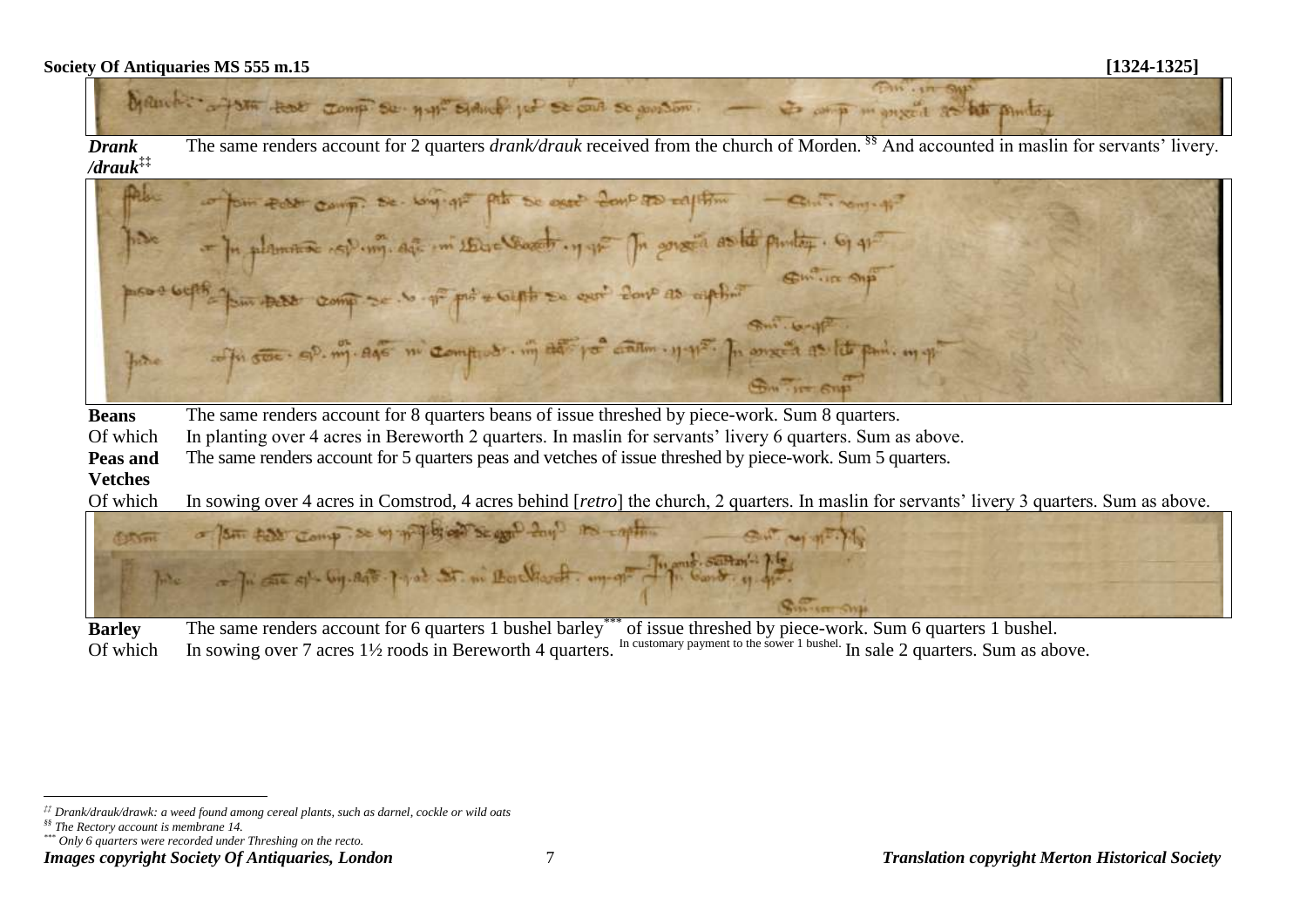por comp. So - selloy. of T. Gy. D. T. De ear for as raph = c so my y = 21. Se od car or for see of my myself apt lethosoft. Is do?- 7. In 5 apt comflict. sq. out my you in Walk, -7-20-27 in Ellisage my. ask in to Verp binered. of ago poper in Viol Wasterge . in the in - 2 Vepplisus - acception of as . mp. b. og mil m can. In file to prove fluit my go a ppo so another sope popular father sure pourtin Zamino, p. co says nort. Sq. q. so said 1. p. sp p nort. Toto pad. W. Docuplin comment by ant p. pade The plan app que and months pure system public Present lette + fine assest under the princet. In expire with the paper of the p. 7 at 7 apr

- **Oats** The same renders account for 47 quarters 7<sup>1</sup>/<sub>2</sub> bushels of issue threshed by piece-work. And for 4<sup>1</sup>/<sub>2</sub> quarters of the same issue by estimation in sheaves for ox fodder. Sum [52 quarters 3½ bushels].
- Of which In sowing over 4 [acres] 3 roods at Hethecroft, 9 acres 1 rood at Comstrod, 6 acres 3 roods in Wowerithe, 24 acres in Le Northshote, 1½ acres in Tweyacre, 4 acres in Le Westbuttes, 5 acres 1 rood in Wolewardescroft, 4½ [acres] in Le Helde ate Cherche, 1 acre in Le Westshottes, 27 quarters, over the acre 4 bushels but less in total {blank}.<sup>†††</sup> In meal for servants' pottage 4 quarters. In fodder for 2 carthorses from Michaelmas until the feast of St John before the Latin Gate for 219 nights, 6 quarter 6½ bushels 1 peck, taking per night 1 peck. Also delivered to brother W Logardin keeper of the granary 6 quarters by 1 tally. In draught-horse fodder when it was greatly needed 2 quarters. In ox fodder by estimation in sheaves  $4\frac{1}{2}$  quarters.<sup> $\ddagger\ddagger\ddagger$ </sup> In expenses of the bailiff for his coming  $4\frac{1}{2}$  bushels by 2 talliesIn expenses of William Bissop ½ bushel by 1 tally. Also taken by the king for fawning [*fetrone*] 1 quarter. In expenses of brothers R de Brakkel', R de Westbur' and T de Henl' 1 bushel by tally.

 $\overline{a}$ *††† The figures given total 61 acres, which would use 30½ quarters. This would leave 3½ quarters to be deducted.*

<sup>##</sup> A figure follows the 4 which, though not legible, is likely to be 1/2 to match the estimated quantity in sheaves received. Even with this insertion, the quantities listed amount to 21/4 bushels less than the total recei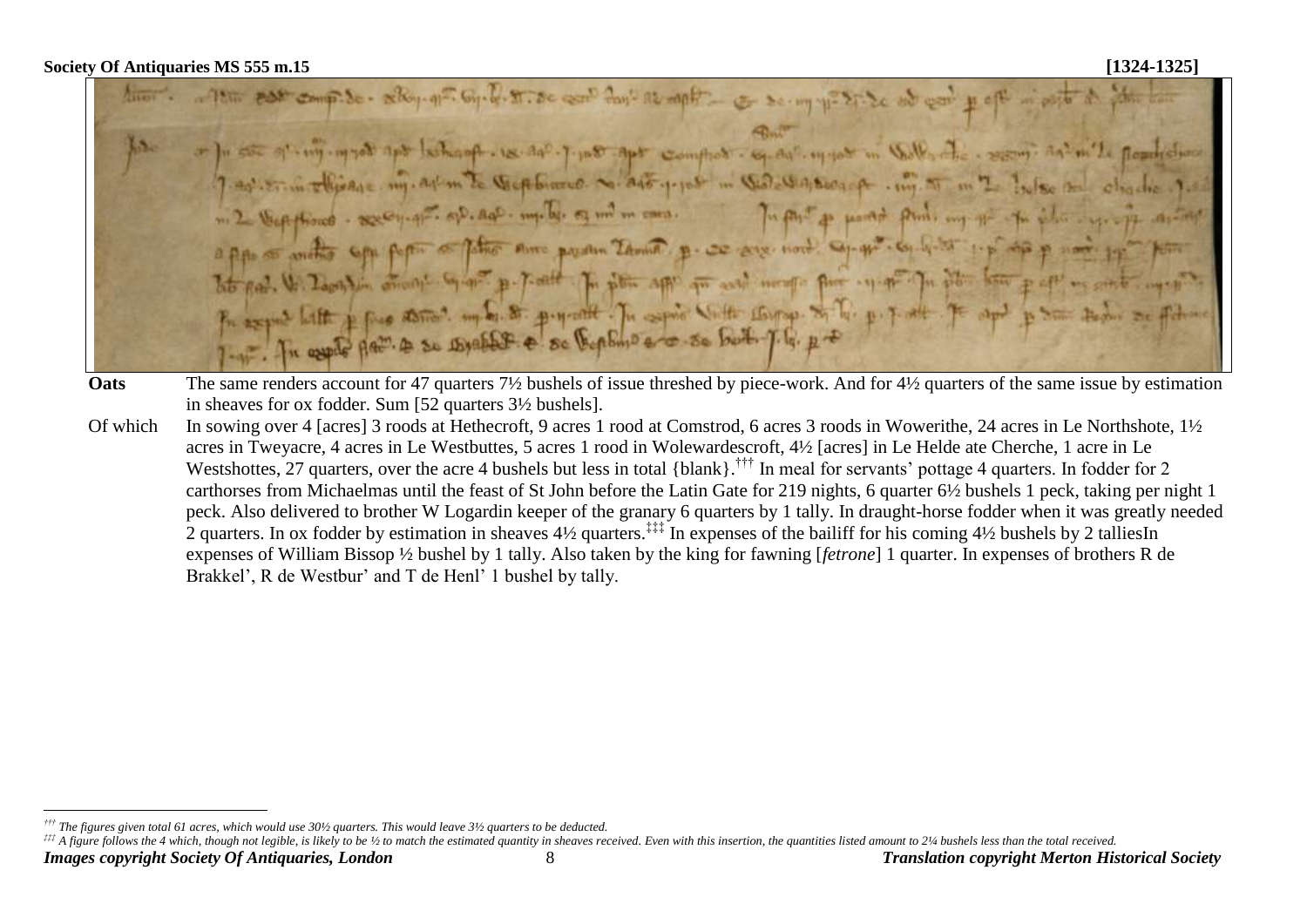

- Liveries The same renders account for 4 quarters 5 bushels curall wheat, 13 quarters 7 bushels rye and mixstillio, 2 quarters *drank/drauk*,<sup>§§§</sup> 6 quarters beans, 3 quarters peas and vetches above mixed for servants' livery.
- Of which In livery of 1 carter, 4 ploughmen for the year 25 quarters 7½ bushels, each taking a quarter per 10 weeks. In livery of 1 dairyworker making servants' pottage and winnowing corn for the year 3 quarters 2 bushels, taking a quarter per 16 weeks. In customary payment for haymaking 1 bushel. $*$



Acin, H-c Se Fem ( Nont ing. pullano functi catil y Annou ST pulless to east this time Str juni 7 unit gent

| <b>Horses</b> | For 2 carthorses from the remaining. And there remain 2 horses.                                                   |
|---------------|-------------------------------------------------------------------------------------------------------------------|
|               | <b>Draught horses</b> For 6 draught horses from the remaining, of which 3 mares. Sum 6.                           |
| Of which      | In murrain 1. And there remain 5 draught horses, of which 2 mares.                                                |
| <b>Colts</b>  | For 1 female colt aged 2½ years from the remaining. And there remains 1 female colt aged 3½ years.                |
| <b>Colts</b>  | For 1 male colt aged $1\frac{1}{2}$ years from the remaining. And there remains 1 colt aged $2\frac{1}{2}$ years. |
| <b>Colts</b>  | For 1 colt aged of issue this year. And there remains 1 colt aged $\frac{1}{2}$ a year.                           |

*Images copyright Society Of Antiquaries, London* 9 *Translation copyright Merton Historical Society*

 $\overline{a}$ 

*<sup>§§§</sup> Drank/drauk/drawk: a weed found among cereal plants, such as darnel, cockle or wild oats*

*<sup>\*\*\*\*</sup> The incomings total 29 quarters 4 bushels; the outgoings 29 quarters 2½ bushels.*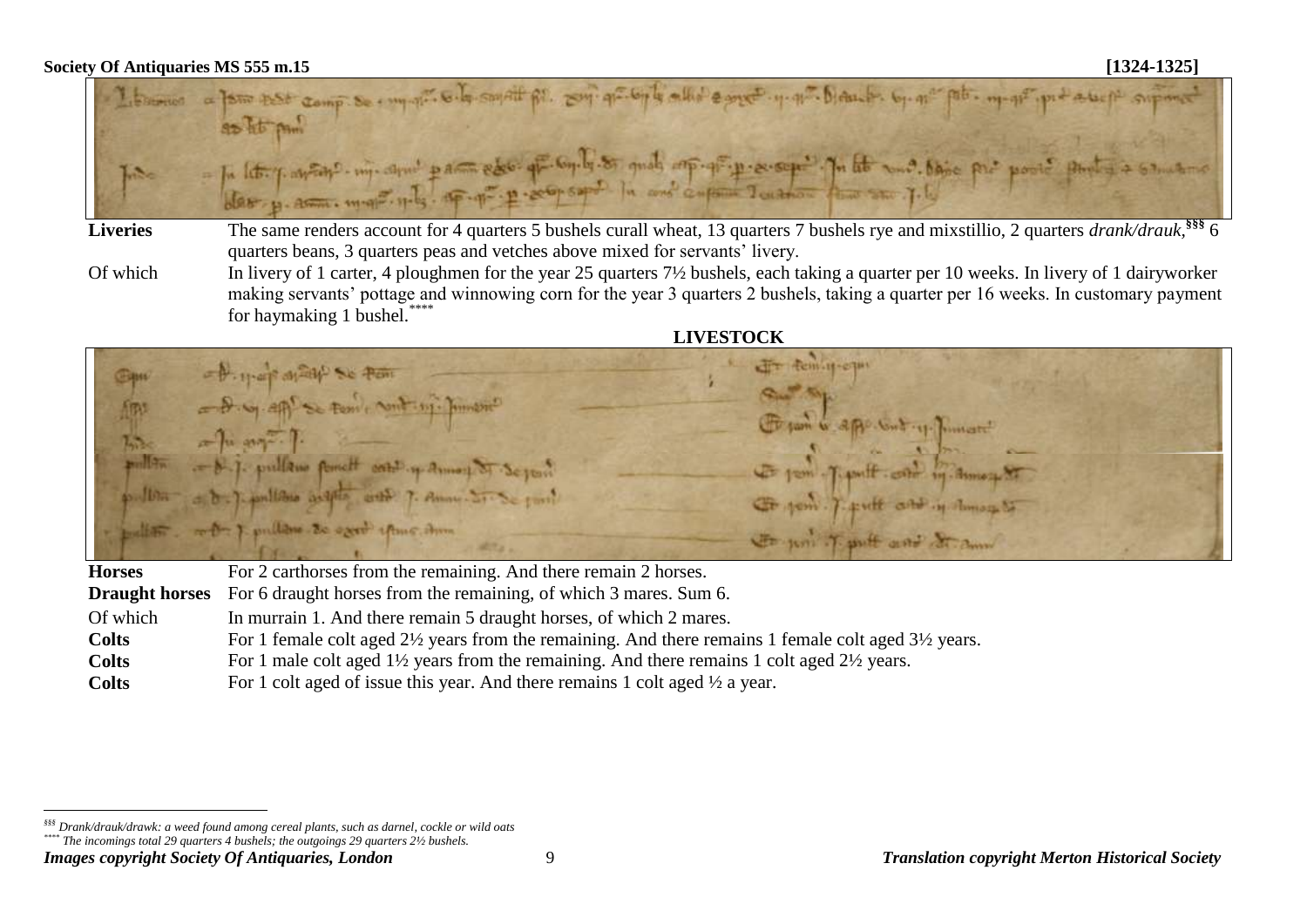|                                                                                        | two + which is you<br>UF joint or bince                                                                                                    |  |
|----------------------------------------------------------------------------------------|--------------------------------------------------------------------------------------------------------------------------------------------|--|
|                                                                                        | Com', - D. P. Come st port - R= 30 g. bind so true. Writte plan: une bind: - is port y both                                                |  |
|                                                                                        | South on 8. y. Gund . St get -<br>$G_{111}$                                                                                                |  |
|                                                                                        | for a for book ].<br>G- 1011-7-6-01                                                                                                        |  |
| Oxen                                                                                   | For 10 oxen from the remaining. And there remain 10 oxen.                                                                                  |  |
| Cows                                                                                   | For 1 cow from the remaining. And for 1 cow of heriot of William Fles' before calving. And there remain 2 cows.                            |  |
| <b>Calves</b>                                                                          | For 2 calves of issue. Sum 2.                                                                                                              |  |
| Of which                                                                               | In sale 1. And there remains 1 calf.                                                                                                       |  |
| Bn <sup>2</sup>                                                                        | in & 2008) And Se por word up and improvement of the second was the cost of the                                                            |  |
| $H^{\text{N}}$                                                                         | - procession halft my port to ht at compart posted to war in promoting. Sur<br>. O process body and                                        |  |
|                                                                                        | ent entiment. I enthal time salled se port - is so a se rest                                                                               |  |
| $h^{2}$                                                                                | There come Vietner & p. Tent<br>Cityem. 7 pet. Comp mills                                                                                  |  |
| <b>Geese</b>                                                                           | For 31 geese from the remaining, of which 2 ganders, 4 breeding females. And for 28 of issue. Sum 59.                                      |  |
| Of which                                                                               | In expenses of the bailiff 3 by 1 tally. Also delivered to the same 18 by 1 tally. In sale 4. In murrain 2. Sum [27]. And there remain 32, |  |
|                                                                                        | of which 2 ganders, 4 breeding females.                                                                                                    |  |
| Cocks & hens                                                                           | For 1 cock, 8 hens from the remaining. And for 10 from rent. Sum $24$ . <sup>19</sup>                                                      |  |
| Of which                                                                               | Delivered to the cellarer at Westminster 10 by 1 tally. And there remain 1 cock, 8 hens.                                                   |  |
|                                                                                        | Other in & an other State 1008                                                                                                             |  |
|                                                                                        |                                                                                                                                            |  |
| par a product point point and the form of the condition of<br>- A comp in expire chine |                                                                                                                                            |  |

**Hurdles** For 11<sup>1</sup>/<sub>2</sub> hurdles of rent.<br>Of which In allowance to the reeve In allowance to the reeve 1. In allowance to the beadle 1. In sale  $9\frac{1}{2}$ . **Plough-feet** For 1 plough-foot of rent. And accounted in plough expenses.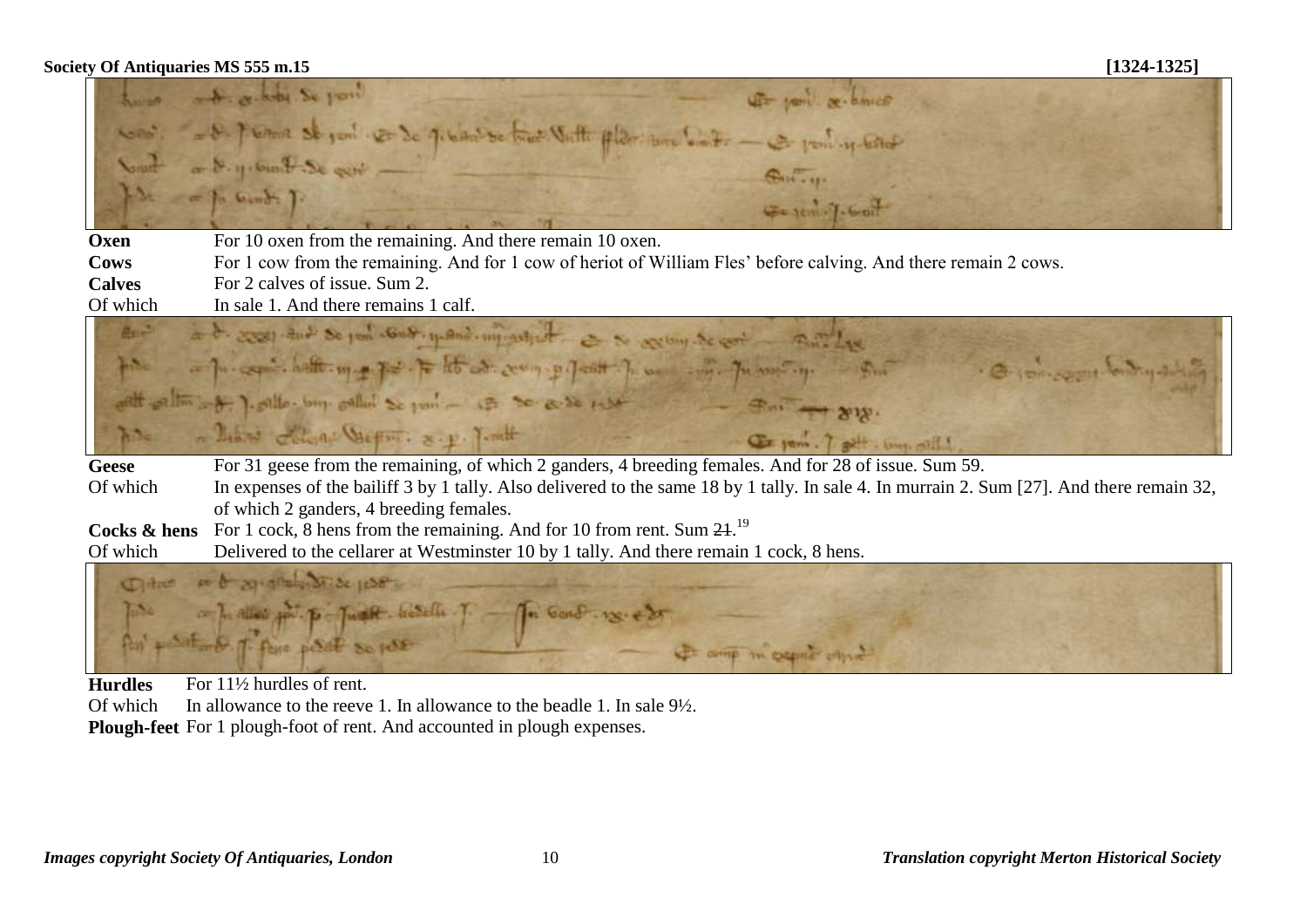

**Ploughing services** For 13 ploughing services called Nedherth<sup>†††††</sup> arising from 13 customary tenants, each of whom plough 1 rood by 1 work.

Of which In allowance to the reeve and beadle 2. In ploughing  $2\frac{1}{2}$  acres 1 rood land at Dedemannesforlong 11 works.

**Works carting**  For 15 works arising for carting dung. Of which in allowance to the reeve and beadle 2. In sale 13.

**dung**



**Carrying services**

For 56 carrying services arising from customary tenants for the year. <sup>‡‡‡‡</sup>

Of which In allowance to the reeve and beadle 2.<sup>§§§§</sup> In carrying 10 quarters wheat, wheat, and the mass of the state and westminster 26 works. Also in carrying 6 quarters wheat of tithes, 3 quarters barley to Westminster 18 works, viz 4 bushels wheat and barley, and 1 quarter oats for 1 work. ††††† In sale 4.

 $\overline{a}$ 

*<sup>††††</sup> Need-earth – cf 1312 Extent (CUL m43v)*

*<sup>‡‡‡‡</sup> In the previous 2 accounts 76 carrying services were charged.*

*<sup>§§§§</sup> To make the totals balance this should be 8, not 2 The reeve and the beadle were normally allowed all 4 each.*

*<sup>\*\*\*\*\*</sup> In the Wheat account on the recto this was reduced to 7 quarters. 3 quarters were sent to Battersea.*

*<sup>†††††</sup> The Rectory account is membrane 14.*